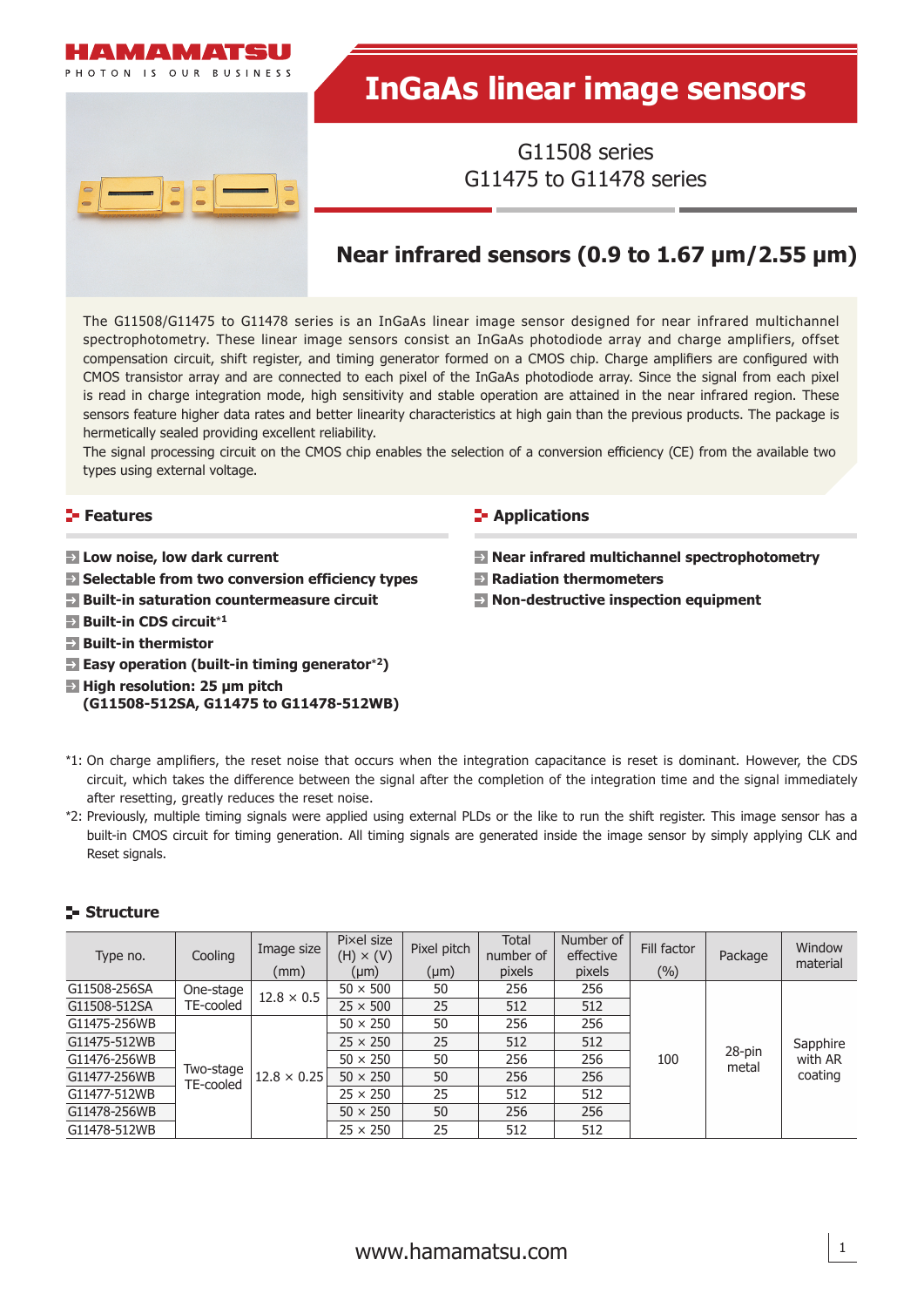#### **Enlarged view of photosensitive area**





#### **Block diagram**



KMIRC0103EA

## **Absolute maximum ratings**

| Parameter                       | Symbol                                                    | Condition             | Min.   | Typ. | Max.  | Unit    |
|---------------------------------|-----------------------------------------------------------|-----------------------|--------|------|-------|---------|
| Supply voltage                  | $\sqrt{dd, INP, F}$ Fvref $\vert_{Ta=25}$ °C<br>Vinp, PDN |                       | $-0.3$ |      | $+6$  |         |
| Clock pulse voltage             | <b>Vclk</b>                                               | $Ta = 25 °C$          | $-0.3$ |      | $+6$  |         |
| Reset pulse voltage             | V(res)                                                    | $Ta = 25 °C$          | $-0.3$ |      | $+6$  |         |
| Gain selection terminal voltage | Vcfsel                                                    | $Ta = 25 °C$          | $-0.3$ |      | $+6$  |         |
| Operating temperature*3         | Topr                                                      | No dew condensation*4 | $-20$  |      | $+70$ | $\circ$ |
| Storage temperature             | Tstg                                                      | No dew condensation*4 | $-40$  |      | $+85$ | °C      |

\*3: Chip temperature and package temperature

\*4: When there is a temperature difference between a product and the surrounding area in high humidity environment, dew condensation may occur on the product surface. Dew condensation on the product may cause deterioration in characteristics and reliability.

Note: Absolute maximum ratings indicate values that must not be exceeded. Exceeding the absolute maximum ratings even momentarily may cause a drop in product quality. Always be sure to use the product within the absolute maximum ratings.

#### **Recommended terminal voltage (Ta=25** °**C)**

KMIRC0111FA

| Parameter                               |            | Symbol      | Min.    | Typ. | Max. | Unit |  |
|-----------------------------------------|------------|-------------|---------|------|------|------|--|
| Supply voltage                          |            | Vdd         | 4.7     | 5.0  | 5.3  |      |  |
| Differential reference voltage          |            | Fvref       | $1.1\,$ | 1.2  | 1.3  |      |  |
| Video line reset voltage                |            | Vinp        | 3.9     | 4.0  | 4.1  |      |  |
| Input stage amplifier reference voltage |            | <b>INP</b>  | 3.9     | 4.0  | 4.1  |      |  |
| Photodiode cathode voltage              |            | <b>PDN</b>  | 3.9     | 4.0  | 4.)  |      |  |
| Ground                                  |            | Vss         |         |      |      |      |  |
| Clock pulse voltage                     | High       | <b>Vclk</b> | 4.7     | 5.0  | 5.3  |      |  |
|                                         | <b>Low</b> |             |         |      | 0.4  |      |  |
| Reset pulse voltage                     | High       |             | 4.7     | 5.0  | 5.3  |      |  |
|                                         | <b>Low</b> | V(res)      |         |      | 0.3  |      |  |

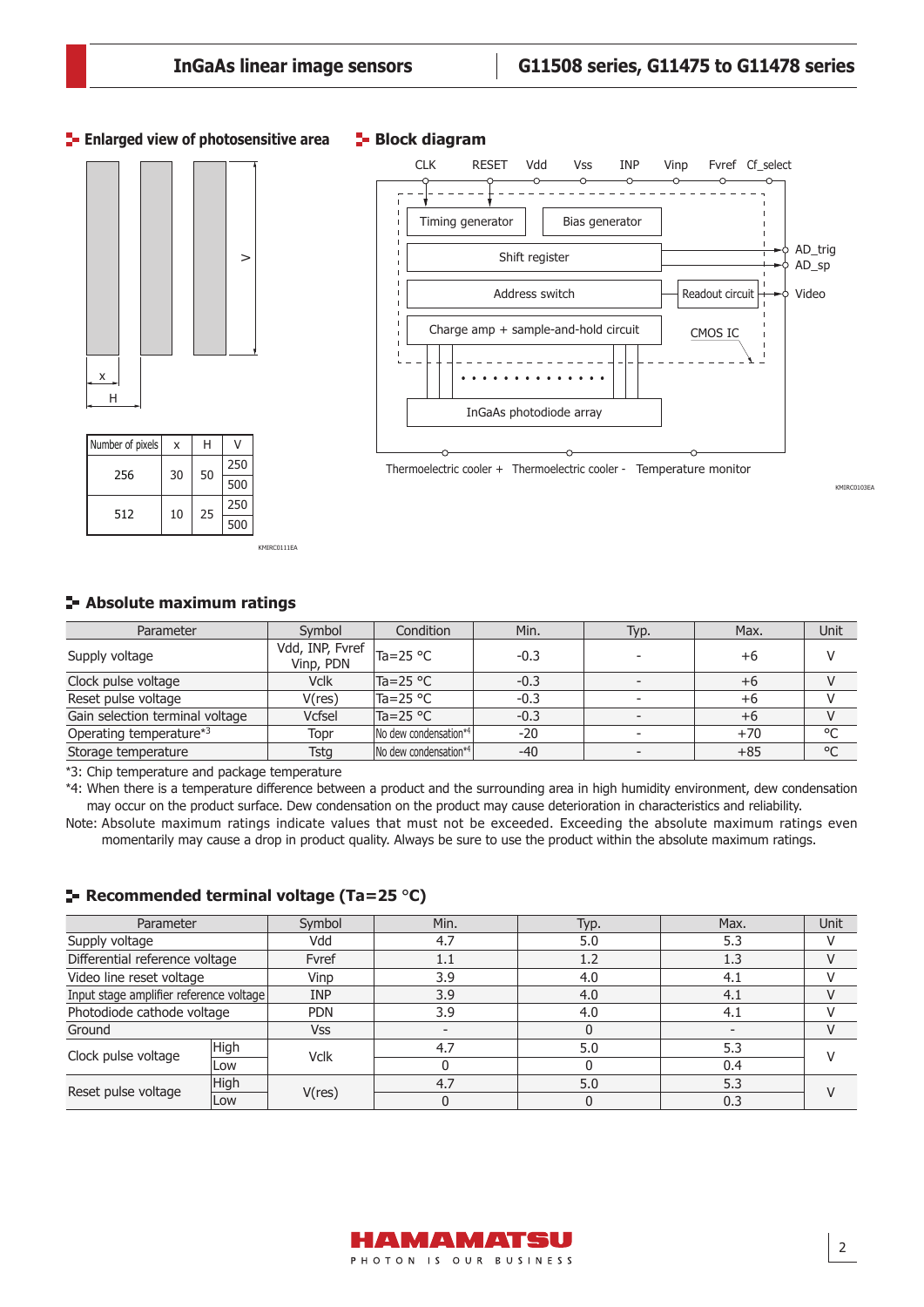## **Electrical characteristics (Ta=25** °**C)**

| <b>Parameter</b>       |      |            | Symbol    | Min. |  |                          | Typ.                     |  | Max.                     | <b>Unit</b> |  |
|------------------------|------|------------|-----------|------|--|--------------------------|--------------------------|--|--------------------------|-------------|--|
|                        |      | I(Vdd)     | 256 ch    |      |  |                          | 45                       |  | 80                       |             |  |
|                        |      |            | 512 ch    |      |  |                          | 85                       |  | 120                      |             |  |
|                        |      |            | Ifvref    |      |  |                          | $\overline{\phantom{0}}$ |  |                          | mA          |  |
| Current consumption    |      |            | Ivinp     |      |  | $\overline{\phantom{0}}$ |                          |  |                          |             |  |
|                        |      |            | Iinp      |      |  |                          |                          |  |                          |             |  |
|                        |      |            | Ipdn      |      |  |                          | ۰                        |  |                          |             |  |
| Clock frequency        |      | fop        |           | 0.1  |  |                          |                          |  |                          | <b>MHz</b>  |  |
| Video data rate        |      | <b>DR</b>  |           | 0.1  |  |                          | fop                      |  | 5                        | <b>MHz</b>  |  |
|                        | High |            | <b>VH</b> |      |  |                          | 4.0                      |  |                          | V           |  |
| Video output voltage   | Low  |            | VL        |      |  |                          | 1.2                      |  | $\overline{\phantom{0}}$ |             |  |
| Output offset voltage  |      |            | Vos       |      |  |                          | Fvref                    |  |                          | V           |  |
| Output impedance       |      |            | Zo        |      |  |                          | 5                        |  |                          | kΩ          |  |
| High<br>AD_trig, AD_sp |      |            |           |      |  |                          | Vdd                      |  |                          | V           |  |
| Pulse voltage          | Low  | Vtrig, Vsp |           |      |  |                          | <b>GND</b>               |  |                          |             |  |

## **Electrical and optical characteristics (Ta=25 °C, Vdd=5 V, INP=Vinp=PDN=4 V, Fref=1.2 V, Vclk=5 V, fop=1 MHz, CE=16 nV/e-)**

| Parameter                        | Symbol                   | Condition                 | G11508 series*5          |                          |                          |          |                          | G11475 to G11478 series*6 | <b>Unit</b>              |                              |
|----------------------------------|--------------------------|---------------------------|--------------------------|--------------------------|--------------------------|----------|--------------------------|---------------------------|--------------------------|------------------------------|
|                                  |                          |                           | Min.                     | Typ.                     | Max.                     | Type no. | Min.                     | Typ.                      | Max.                     |                              |
|                                  |                          |                           |                          |                          |                          | G11475   | $\overline{\phantom{0}}$ | 0.9 to 1.85               | ÷                        |                              |
|                                  | λ                        |                           |                          |                          | $\overline{\phantom{a}}$ | G11476   | $\overline{\phantom{0}}$ | 0.9 to 2.05               | ۰                        |                              |
| Spectral response range          |                          |                           |                          | 0.9 to 1.67              |                          | G11477   | $\overline{\phantom{0}}$ | 0.9 to 2.15               |                          | μm                           |
|                                  |                          |                           |                          |                          |                          | G11478   | $\overline{\phantom{0}}$ | 0.9 to 2.55               | $\overline{\phantom{a}}$ |                              |
|                                  |                          |                           |                          |                          |                          | G11475   | $\overline{\phantom{a}}$ | 1.75                      | $\overline{\phantom{a}}$ |                              |
| Peak sensitivity                 |                          |                           |                          | 1.55                     |                          | G11476   | -                        | 1.95                      | $\overline{\phantom{a}}$ |                              |
| wavelength                       | $\lambda p$              |                           |                          |                          |                          | G11477   | $\overline{\phantom{0}}$ | 1.95                      | $\overline{\phantom{a}}$ | μm                           |
|                                  |                          |                           |                          |                          |                          | G11478   | $\overline{\phantom{a}}$ | 2.3                       | $\overline{\phantom{a}}$ |                              |
|                                  |                          |                           |                          |                          |                          | G11475   | 0.9                      | 1.1                       | $\overline{\phantom{a}}$ |                              |
| Photosensitivity                 | S                        | $\lambda = \lambda p$     | 0.9                      | 1.0                      |                          | G11476   | 0.9                      | 1.2                       | $\overline{\phantom{a}}$ | A/W                          |
|                                  |                          |                           |                          |                          |                          | G11477   | 0.9                      | 1.2                       |                          |                              |
|                                  |                          |                           |                          |                          |                          | G11478   | 0.9                      | 1.3                       | $\overline{\phantom{a}}$ |                              |
| Conversion efficiency*7          | <b>CE</b>                | $Cf=10$ pF                | $\overline{\phantom{a}}$ | 16                       | $\overline{\phantom{a}}$ |          | $\overline{\phantom{a}}$ | 16                        | $\overline{\phantom{a}}$ | $nV/e^-$                     |
|                                  |                          | $Cf=1$ pF                 |                          | 160                      |                          |          | $\overline{\phantom{0}}$ | 160                       |                          | nV/e <sup>-</sup>            |
| Photoresponse<br>nonuniformity*8 | PRNU                     |                           |                          | $\pm 3$                  | ±5                       |          |                          | ±5                        | ±10                      | $\frac{0}{0}$                |
| Saturation output voltage        | Vsat                     |                           | 2.7                      | 2.8                      | $\blacksquare$           |          | 2.7                      | 2.8                       | $\overline{\phantom{a}}$ | $\vee$                       |
| Full well capacity               | Csat                     | $CE=16$ nV/e <sup>-</sup> | $\overline{\phantom{a}}$ | 175                      | $\overline{\phantom{a}}$ |          | $\overline{\phantom{a}}$ | 175                       | $\overline{\phantom{a}}$ | Me <sup>-</sup>              |
|                                  |                          | CE=160 nV/e <sup>-</sup>  | $\overline{\phantom{0}}$ | 17.5                     |                          |          | $\overline{\phantom{0}}$ | 17.5                      |                          |                              |
| Readout noise*9                  | Nread                    | $CE=16n V/e^-$            | $\overline{\phantom{a}}$ | 200                      | 400                      |          | $\overline{\phantom{0}}$ | 200                       | 400                      | µV rms                       |
|                                  |                          | CE=160 nV/e <sup>-</sup>  | $\overline{\phantom{a}}$ | 300                      | 500                      |          | $\overline{\phantom{0}}$ | 400                       | 500                      |                              |
| Readout noise*10                 | Nread                    | $CE=16$ nV/e <sup>-</sup> | $\overline{\phantom{a}}$ | $\overline{\phantom{a}}$ | $\overline{\phantom{a}}$ |          |                          | 220                       | 500                      | $\mu$ V rms                  |
|                                  |                          | CE=160 nV/e <sup>-</sup>  | $\overline{\phantom{a}}$ | $\overline{\phantom{a}}$ | $\overline{\phantom{a}}$ |          | $\overline{\phantom{0}}$ | 400                       | 1000                     |                              |
| Dynamic range                    | Drange                   | $*11$                     | 6750                     | 14000                    | $\overline{\phantom{0}}$ |          | 6750                     | 14000                     |                          | $\qquad \qquad \blacksquare$ |
|                                  |                          | $\overline{12}$           | $\overline{\phantom{a}}$ | $\overline{\phantom{a}}$ | $\overline{\phantom{a}}$ |          | 5400                     | 12700                     | $\overline{\phantom{a}}$ | $\overline{\phantom{a}}$     |
| Defect pixels*13                 | $\overline{\phantom{a}}$ |                           |                          | $\overline{\phantom{a}}$ | 0                        |          |                          | $\overline{a}$            | 5                        | $\frac{0}{0}$                |

\*5: Spectral response range: Tchip=-10 °C, other characteristics: Tchip=25 °C

\*6: Tchip=-20 °C

\*7: For switching the conversion efficiency, see the pin connections.

\*8: Measured at approximately 50% saturation and 10 ms integration time, pixel deviation after subtracting the dark output, excluding the first and last pixels

\*9: G11508 series: Integration time when CE=16 nV/e<sup>-</sup> is 10 ms. Integration time when CE=160 nV/e<sup>-</sup> is 1 ms. G11475 to G11477 series: Integration time when CE=16 nV/e<sup>-</sup> is 1 ms. Integration time when CE=160 nV/e<sup>-</sup> is 0.1 ms.

\*10: G11478 series: Integration time when CE=16 nV/e- is 1 ms. Integration time when CE=160 nV/e- is 0.1 ms.

\*11: G11508/G11475 to G11477 series

\*12: G11478 series

\*13: Pixels whose photoresponse nonuniformity, readout noise, or dark current is outside the specifications

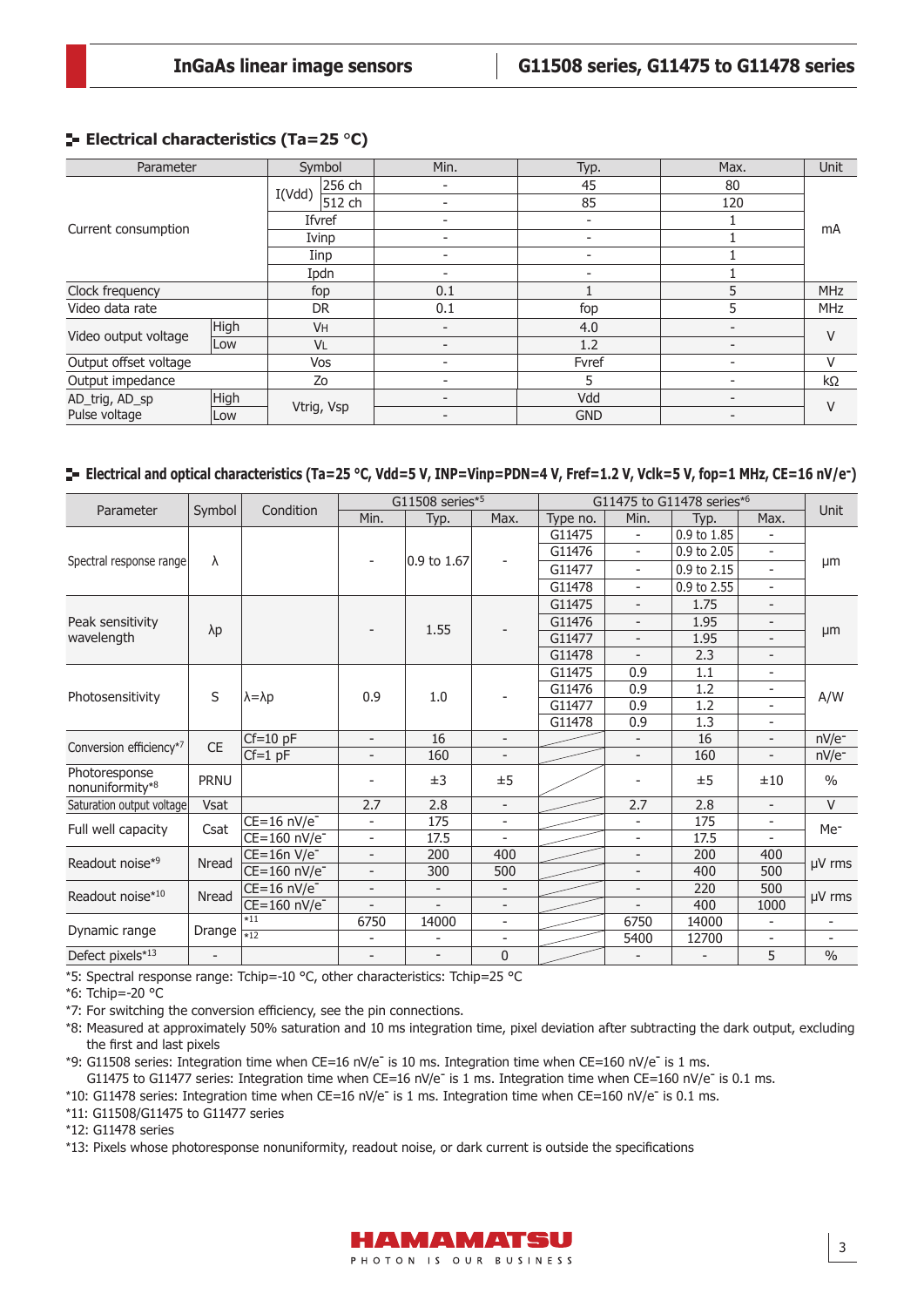**Dark output characteristics (CE=16 nV/e-, G11508 series: Tchip=25 °C, G11475 to G11478 series: Tchip=-20 °C)**

|                | Parameter    | Symbol               | Min.    | Typ.       | Max.           | <b>Unit</b> |  |
|----------------|--------------|----------------------|---------|------------|----------------|-------------|--|
|                | G11508-256SA |                      | $-1$    | $\pm 0.1$  |                |             |  |
|                | G11508-512SA |                      | $-0.5$  | $\pm 0.05$ | 0.5            |             |  |
|                | G11475-256WB |                      | $-2$    | $\pm 0.2$  | 2              |             |  |
| Dark output    | G11475-512WB |                      | $-2$    | $\pm 0.2$  | $\overline{2}$ |             |  |
| (Dark output   | G11476-256WB | <b>V<sub>D</sub></b> | $-4$    | $\pm 0.4$  | $\overline{4}$ | V/S         |  |
| nonuniformity) | G11477-256WB |                      | $-5$    | $\pm 0.5$  | 5              |             |  |
|                | G11477-512WB |                      | $-5$    | ±0.5       | 5              |             |  |
|                | G11478-256WB |                      | $-100$  | ±10        | 100            |             |  |
|                | G11478-512WB |                      | $-100$  | ±10        | 100            |             |  |
|                | G11508-256SA |                      | $-10$   | ±1         | 10             |             |  |
|                | G11508-512SA |                      | $-5$    | ±0.5       | 5              |             |  |
|                | G11475-256WB |                      | $-20$   | ±2         | 20             |             |  |
|                | G11475-512WB |                      | $-20$   | ±2         | 20             |             |  |
| Dark current   | G11476-256WB | ID                   | $-40$   | ±4         | 40             | pA          |  |
|                | G11477-256WB |                      | $-50$   | ±5         | 50             |             |  |
|                | G11477-512WB |                      | $-50$   | ±5         | 50             |             |  |
|                | G11478-256WB |                      | $-1000$ | ±100       | 1000           |             |  |
|                | G11478-512WB |                      | $-1000$ | ±100       | 1000           |             |  |

## **Spectral response**



HAMAMATSU PHOTON IS OUR BUSINESS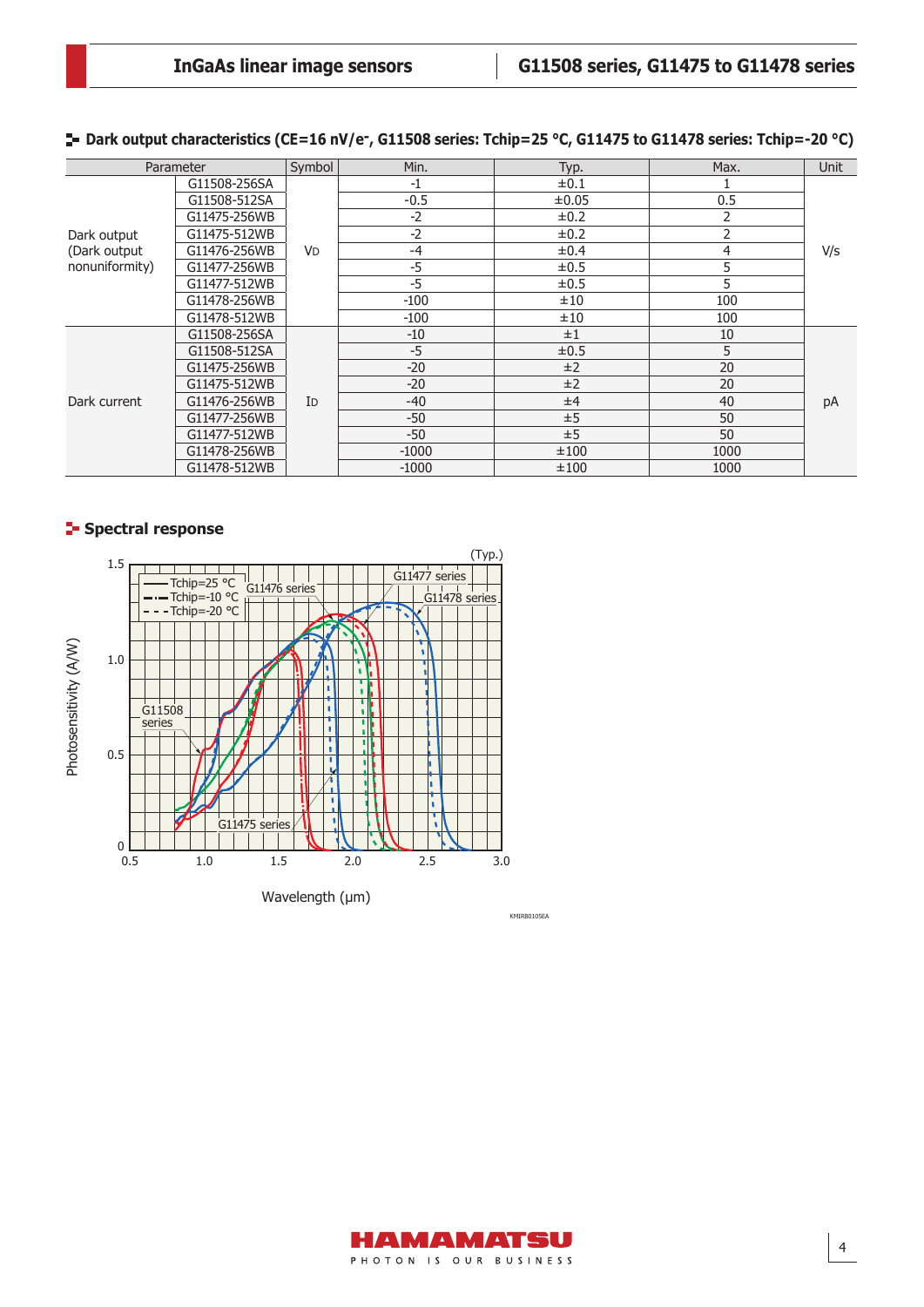

#### **F** Spectral transmittance characteristics of window material **(typical example)**

## **Linearity error (G11508 series, typical example)**



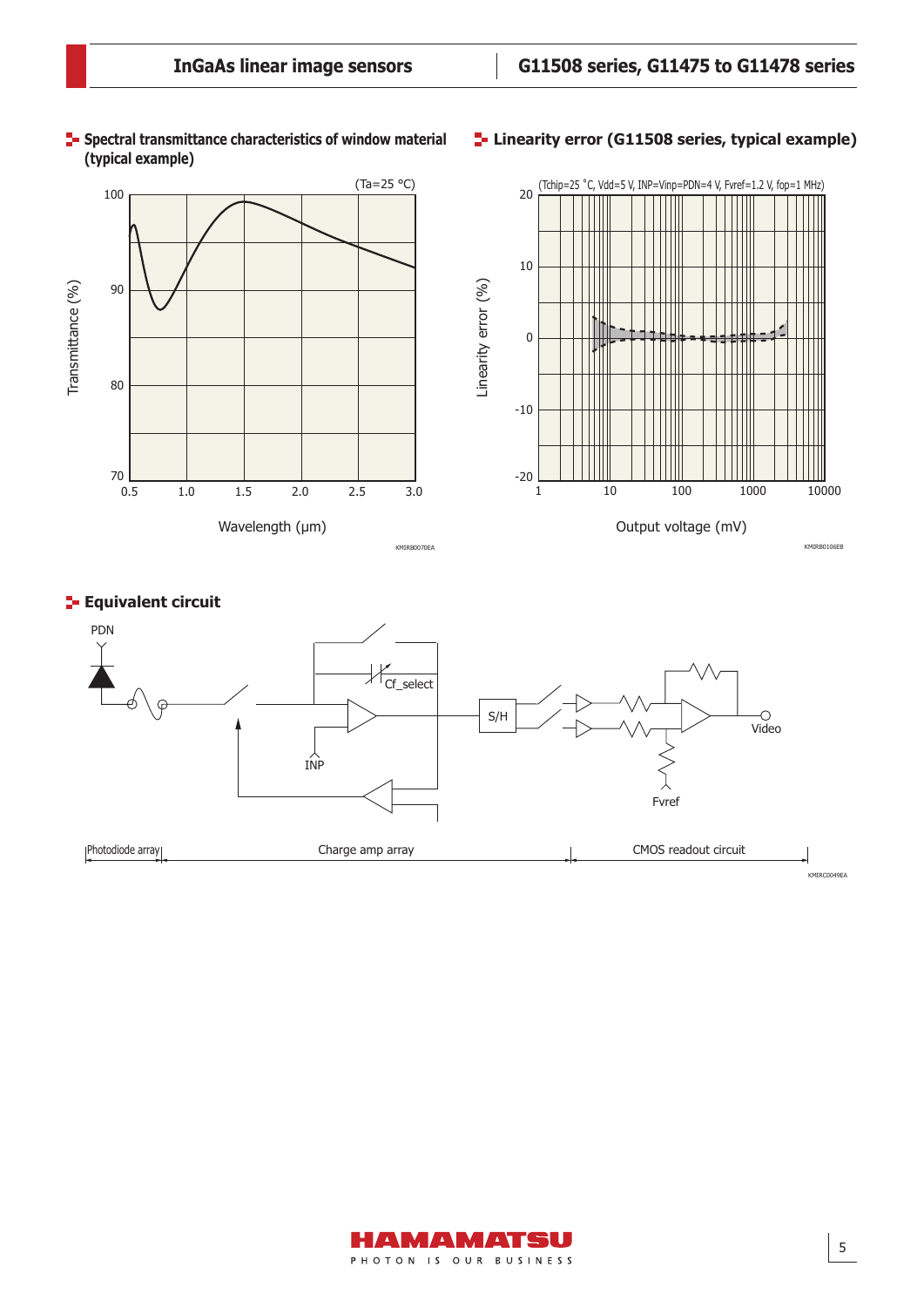

**T**- Timing chart (each video line)

KMIRC0104EA

| Parameter                   |      | Symbol                | Min. | Typ. | Max. | Unit       |  |
|-----------------------------|------|-----------------------|------|------|------|------------|--|
| Clock pulse frequency       |      | fop                   |      |      |      | <b>MHz</b> |  |
| Clock pulse width           |      | tpw(clk)              | 60   | 500  | 5000 | ns         |  |
| Clock pulse rise/fall times |      | tr(clk), tf(clk)      |      | 20   | 30   | ns         |  |
| Reset pulse width           | High |                       |      |      |      |            |  |
|                             | Low  | tpw(res)              | 284  |      |      | clocks     |  |
| Reset pulse rise/fall times |      | $tr(res)$ , $tf(res)$ |      | 20   | 30   | ns         |  |

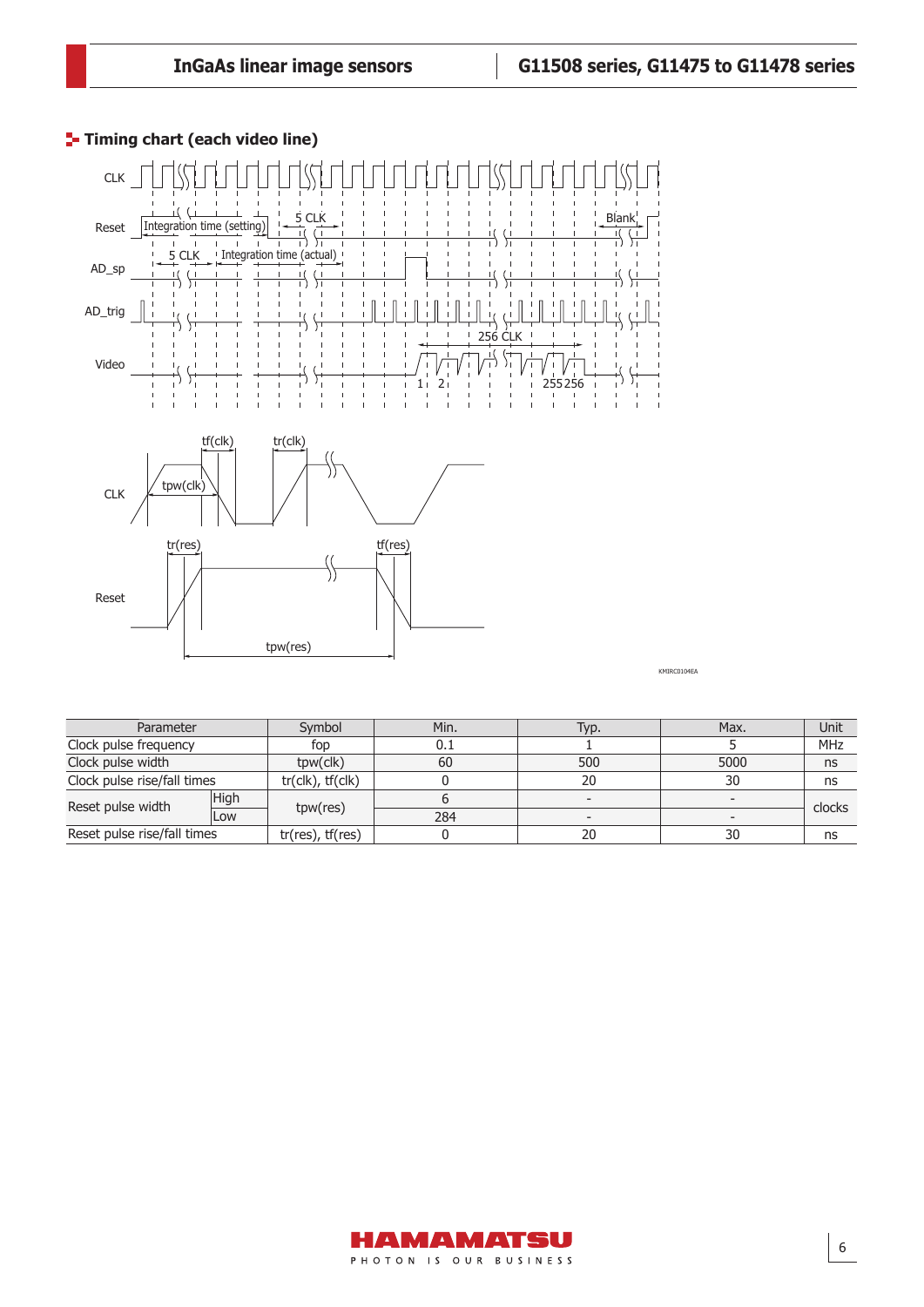## **Connection example**



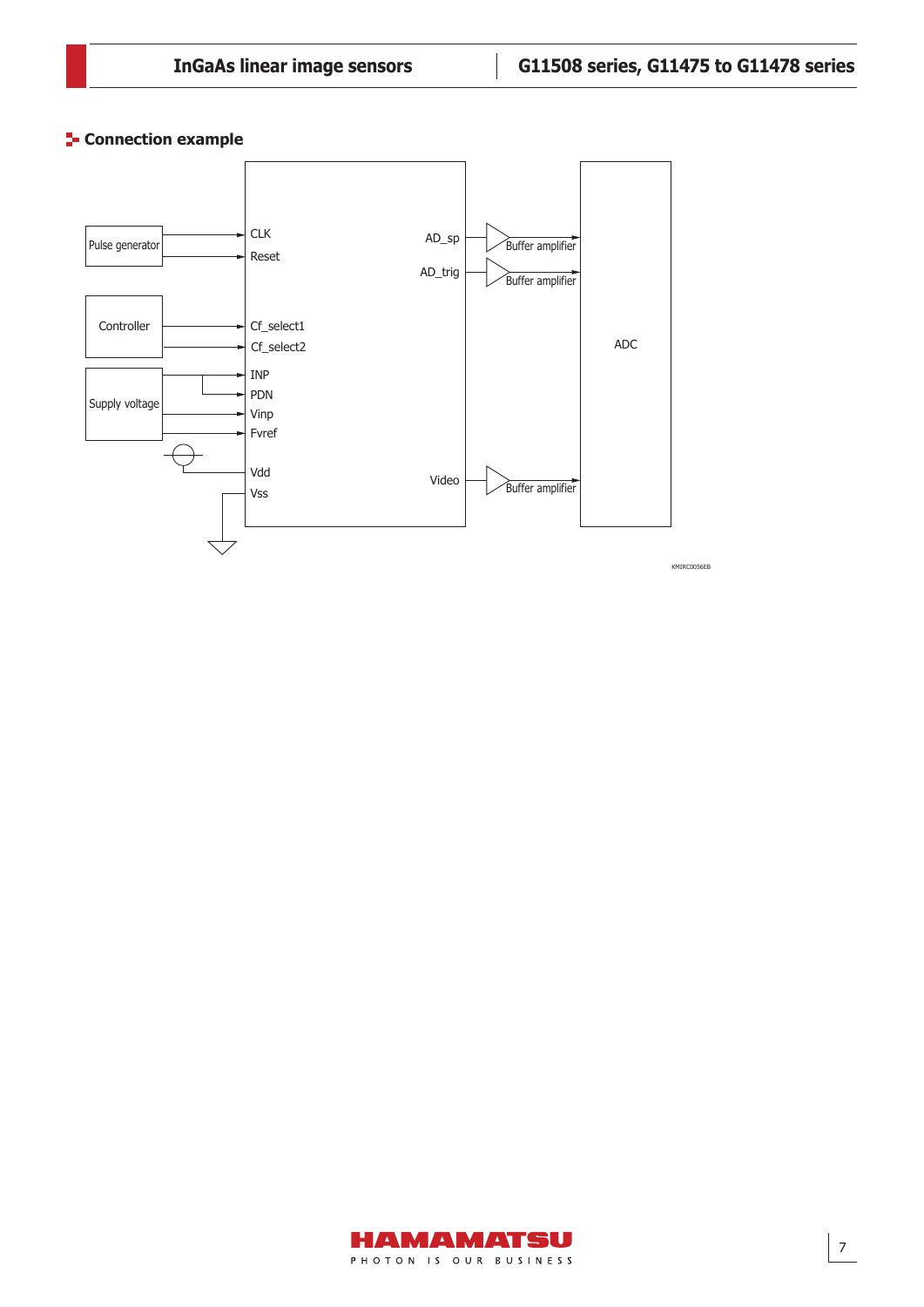## **Pin connections (top view)**



| <b>Terminal</b><br>name | Input/<br>output                                                                                        | Function and recommended connection                                                                                                                                              |              |  |  |  |  |  |
|-------------------------|---------------------------------------------------------------------------------------------------------|----------------------------------------------------------------------------------------------------------------------------------------------------------------------------------|--------------|--|--|--|--|--|
| <b>PDN</b>              | Input                                                                                                   | InGaAs photodiode's cathode bias terminal Set to the same potential as INP.                                                                                                      | 4.0 V        |  |  |  |  |  |
| $AD_sp$                 | Output                                                                                                  | Digital start signal for A/D conversion                                                                                                                                          | $0$ to 5 V   |  |  |  |  |  |
| $Cf$ _select1, 2        | Input <sup>*14</sup>                                                                                    | Signal for selecting the feedback capacitance (integration capacitance) on the CMOS chip                                                                                         | 0 V or 5 V   |  |  |  |  |  |
| Thermistor              | Output                                                                                                  | Thermistor for monitoring the temperature inside the package                                                                                                                     |              |  |  |  |  |  |
| AD_trig                 | Output                                                                                                  | Sampling sync signal for A/D conversion                                                                                                                                          | $0$ to 5 V   |  |  |  |  |  |
| Reset                   | Input                                                                                                   | Reset pulse for initializing the feedback capacitance in the charge amplifier formed on the<br>CMOS chip. Integration time is determined by the high level period of this pulse. | $0$ to 5 V   |  |  |  |  |  |
| <b>CLK</b>              | Input                                                                                                   | Clock pulse for operating the CMOS shift register                                                                                                                                | $0$ to 5 V   |  |  |  |  |  |
| <b>INP</b>              | Input                                                                                                   | Input stage amplifier reference voltage. This is the supply voltage for operating the signal<br>processing circuit on the CMOS chip. Set to the same potential as PDN.           | 4.0V         |  |  |  |  |  |
| Vinp                    | Input                                                                                                   | Video line reset voltage. This is the supply voltage for operating the signal processing circuit<br>on the CMOS chip.                                                            | 4.0V         |  |  |  |  |  |
| Fvref                   | Input                                                                                                   | Differential amplifier reference voltage. This is the supply voltage for operating the signal<br>processing circuit on the CMOS chip.                                            | 1.2V         |  |  |  |  |  |
| Video                   | Output                                                                                                  | Differential amplifier output. This is an analog video signal.                                                                                                                   | 1.2 to 4.0 V |  |  |  |  |  |
| Vdd                     | Input                                                                                                   | Supply voltage $(+5 V)$ for operating the signal processing circuit on the CMOS chip                                                                                             | 5 V          |  |  |  |  |  |
| <b>GND</b>              | Input                                                                                                   | Ground for the signal processing circuit on the CMOS chip (0 V)                                                                                                                  | 0 V          |  |  |  |  |  |
| Case                    |                                                                                                         | This terminal is connected to the package.                                                                                                                                       |              |  |  |  |  |  |
| $TE+$ , $TE-$           | Input                                                                                                   | Power supply terminal for the thermoelectric cooler for cooling the photodiode array                                                                                             |              |  |  |  |  |  |
|                         | *14. The conversion efficiency is determined by the supply veltage to the Cf select terminal as follows |                                                                                                                                                                                  |              |  |  |  |  |  |

\*14: The conversion efficiency is determined by the supply voltage to the Cf\_select terminal as follows.

| Conversion efficiency             | Cf select1 | Cf select2 |
|-----------------------------------|------------|------------|
| 16 $nV/e^-$ (low gain)            | High       | High       |
| 160 nV/e <sup>-</sup> (high gain) | Hiah       | Low        |

Low: 0 V (GND), High: 5 V (Vdd)

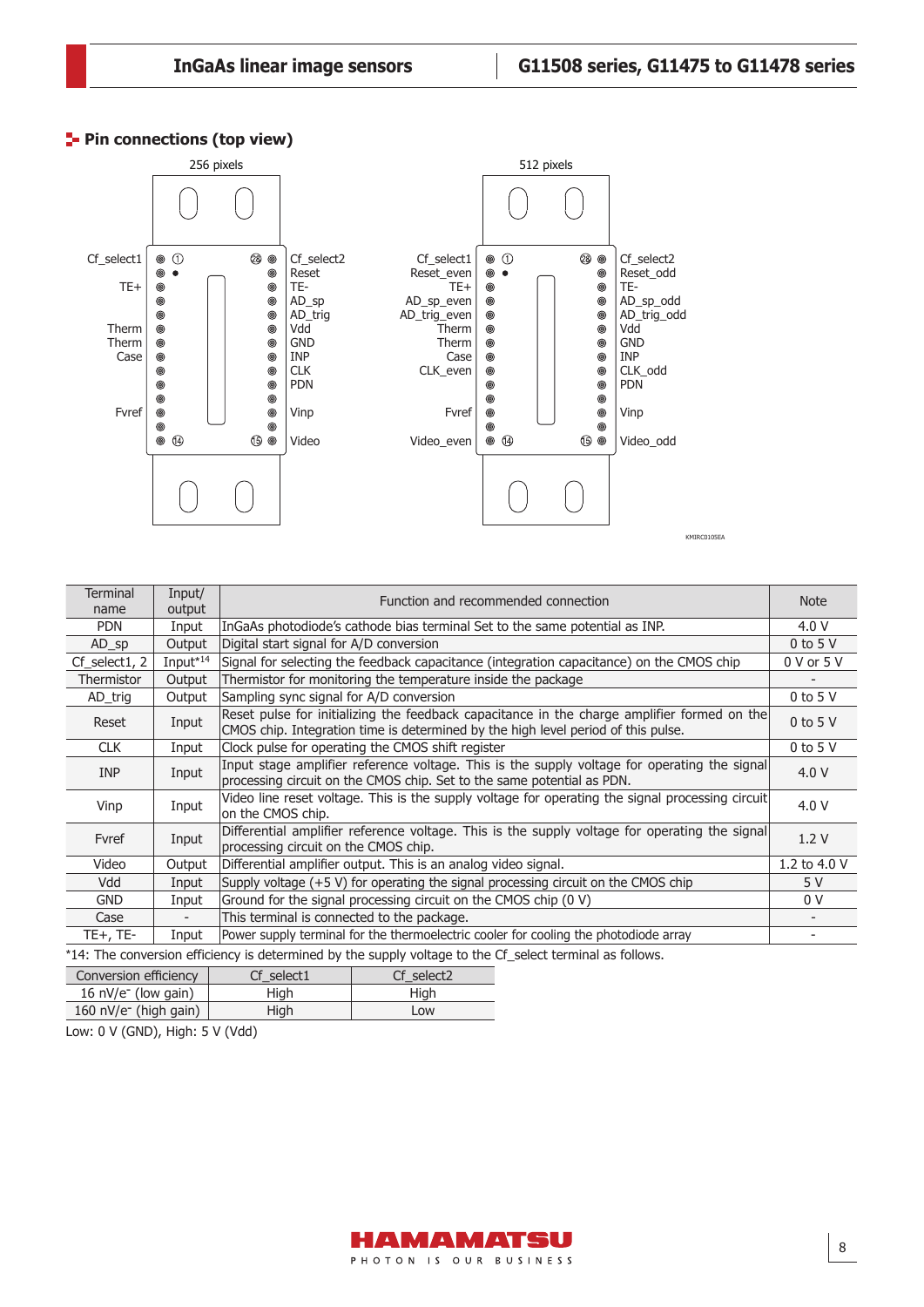## **TE-cooler specifications (Ta=25 °C, Vdd=5 V, INP=Vinp=PDN=4 V, Fvref=1.2 V, Vclk=5 V, fop=1 MHz)**

| Parameter                    | Condition                                     | Symbol  | G11508 series            |      |                          |                          | G11475 to G11478 series | Unit |           |
|------------------------------|-----------------------------------------------|---------|--------------------------|------|--------------------------|--------------------------|-------------------------|------|-----------|
|                              |                                               |         | Min.                     | Typ. | Max.                     | Min.                     | Typ.                    | Max. |           |
| Allowable TE-cooler current  |                                               | Ic max. | -                        |      | 1.8                      | -                        |                         | 2.8  |           |
| Allowable TE-cooler voltage  |                                               | Vc max. | $\overline{\phantom{a}}$ |      | 5.0                      | -                        |                         | 4.0  |           |
| Temperature difference*15    | $*16$                                         | ΔT      | 40                       |      | $\overline{\phantom{0}}$ | 50                       |                         | ۰    | °C        |
| Thermistor resistance        |                                               | Rth     | 9                        | 10   | 11                       | $\Omega$                 | 10                      | 11   | $k\Omega$ |
| Thermistor B constant        | T <sub>1</sub> =25 °C, T <sub>2</sub> =-20 °C | B       | $\overline{\phantom{a}}$ | 3660 | -                        |                          | 3660                    |      |           |
| Thermistor power dissipation |                                               | Pth     | $\overline{\phantom{a}}$ |      | 400                      | $\overline{\phantom{0}}$ |                         | 400  | mW        |

\*15: Temperature difference between the photosensitive area and package heat dissipation area

\*16: One-stage TE-cooler: Ic=1.7 A, two-stage TE-cooler: Ic=2.6 A

#### **TE-cooler temperature characteristics (Ta=25 °C, Vdd=5 V, INP=Vinp=PDN=4 V, Fvref=1.2 V, Vclk=5 V, fop=1 MHz)**



HAMAMATSU PHOTON IS OUR BUSINESS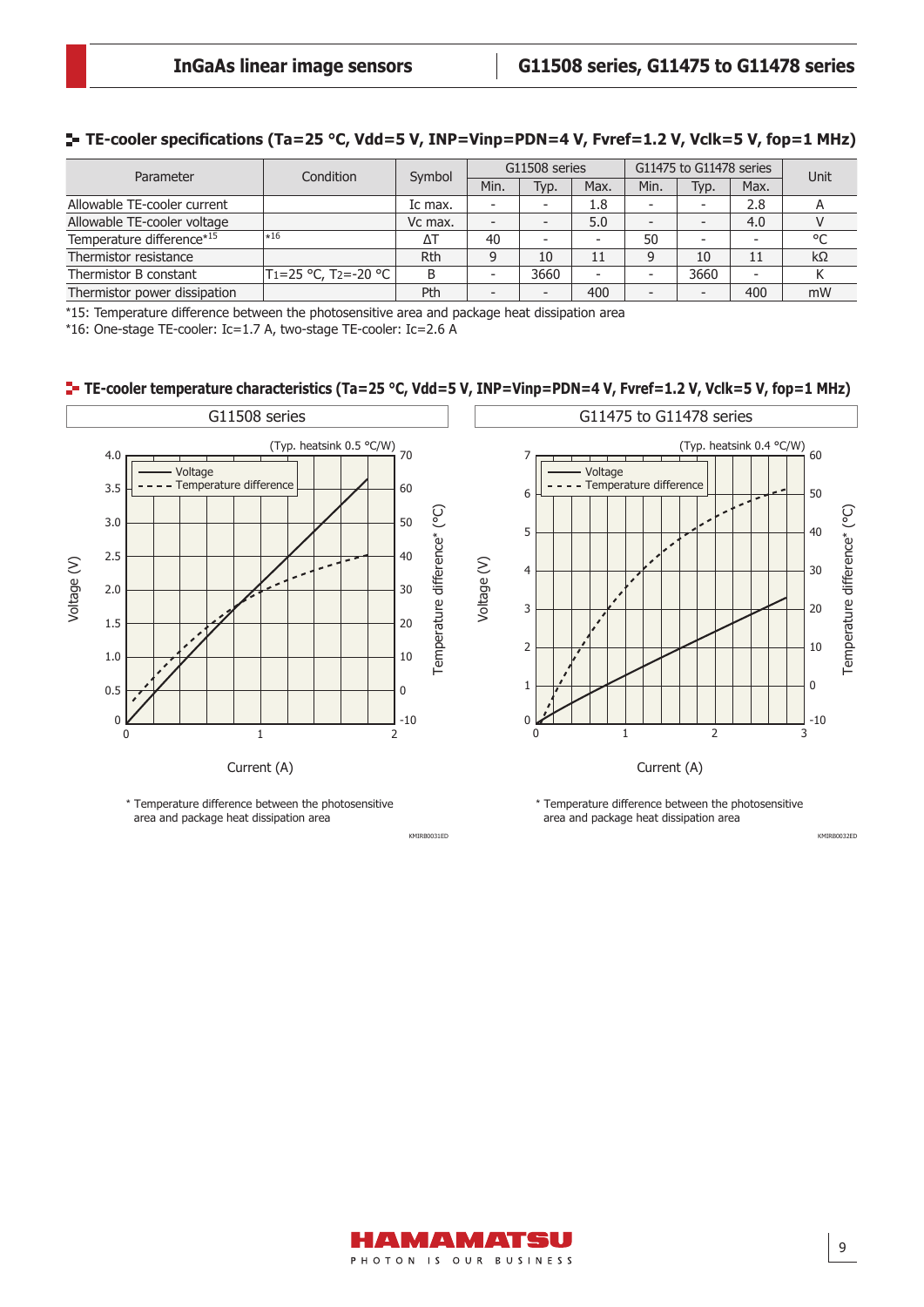## **Thermistor temperature characteristics**



| $(^{\circ}C)$ | Temperature Thermistor resistance Temperature Thermistor resistance<br>$(k\Omega)$ | $(^{\circ}C)$ | $(k\Omega)$ |
|---------------|------------------------------------------------------------------------------------|---------------|-------------|
| $-40$         | 281                                                                                | 20            | 12.5        |
| $-35$         | 208                                                                                | 25            | 10.0        |
| $-30$         | 155                                                                                | 30            | 8.06        |
| $-25$         | 117                                                                                | 35            | 6.53        |
| $-20$         | 88.8                                                                               | 40            | 5.32        |
| $-15$         | 68.4                                                                               | 45            | 4.36        |
| $-10$         | 53.0                                                                               | 50            | 3.59        |
| $-5$          | 41.2                                                                               | 55            | 2.97        |
| 0             | 32.1                                                                               | 60            | 2.47        |
| 5             | 25.1                                                                               | 65            | 2.07        |
| 10            | 19.8                                                                               | 70            | 1.74        |
| 15            | 15.7                                                                               |               |             |

 $\overline{\phantom{a}}$ 

Temperature (°C)

KMIRB0061EA



G11475 to G11478 series

**P**-Dimensional outline (unit: mm)



Center accuracy of photosensitive area: ±0.3 or less (with respect to package center) Rotation accuracy of photosensitive area  $\pm 2^{\circ}$  or less (with respect to package center) Chip material: InGaAs Package material: FeNi alloy Lead processing: Ni/Au plating Lead material: FeNiCo alloy Window material: Sapphire Window refractive index: 1.76 Window thickness: 0.66 AR coating: 1.55 μm peak Window sealing method: Brazing Cap sealing: Welding



 $4.3 \pm 0.3$ 

 $7.25 \pm 0.2$  6.85  $\pm$  0.2

KMIRA0037EA